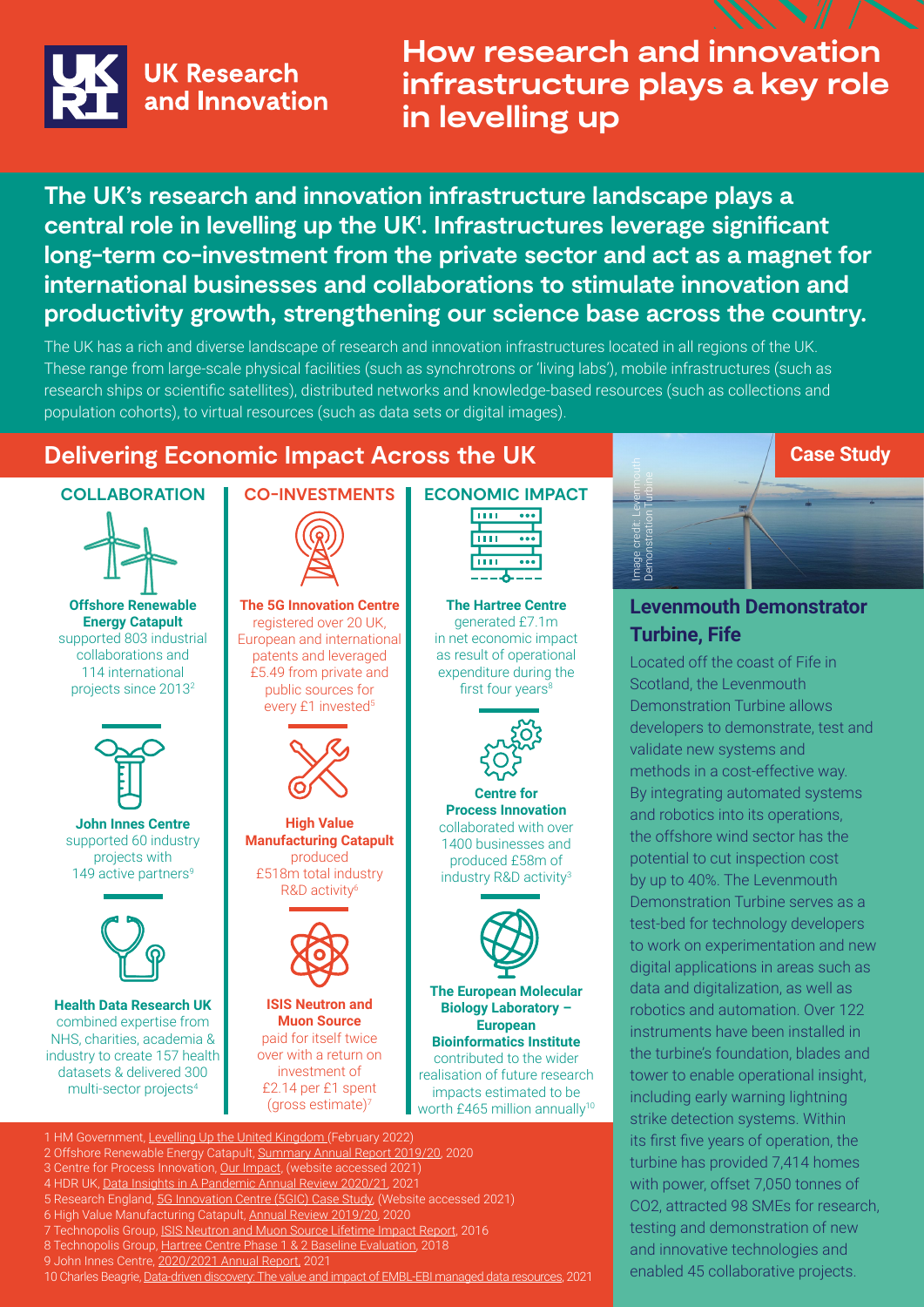# **Attracting international talent and creating highly skilled jobs**

UK research and innovation infrastructures act as a magnet for top talent from across the world, training the next generation of researchers and enriching the national pool of specialist technical expertise. They directly support over 12,000 highly skilled technical, research and management professionals across all regions of the UK, driving skills improvement and supporting local communities<sup>11</sup>

# **Building productive clusters and driving innovation**

- 12 Cambridge Economic Associates, [Identifying, Capturing, and Demonstrating the Benefits and](https://www.babraham.com/media/w32pgvlo/babraham-master-final-may-26th-2020.pdf) [Impact of the Babraham Research Campus,](https://www.babraham.com/media/w32pgvlo/babraham-master-final-may-26th-2020.pdf) May 2020
- 13 Harwell Space Cluster, [Harwell Space Cluster Multidisciplinary Innovation Brochure,](https://www.harwellcampus.com/wp-content/uploads/HAR5024-Space_Cluster_Brochure-v18.pdf) May 2019 14 UKRI[, The UK's Research and Innovation Infrastructure Landscape Analysis, 2019](https://www.ukri.org/wp-content/uploads/2020/10/UKRI-201020-LandscapeAnalysis-FINAL.pdf )

They attract a constant flow of academic and industry users seeking to access the best facilities, resources and services, alongside indirectly creating many more jobs in areas such as construction, business supply chains and operational support.

11 Unpublished UKRI Roadmap Data, 2019

of academic patents are linked to ISIS Neutron and Muon Source research<sup>17</sup>



of all LIK based infrastructures collaborate with UK business $10$ 



# **Research and Innovation Infrastructures directly support over 12,000 jobs across**  all regions of the UK<sup>11</sup>

generated GVA to UK supply chains between  $2013 - 2017^{16}$  by The European Marine Energy Centre (including non-additional impact)



## **Advanced Manufacturing Research Centre, Sheffield**

Sci-Tech Daresbury Campus is one of the UK's leading science and innovation campuses. It directly supports approximately 150 technology-focused businesses, employs around 900 FTE across the campus, and indirectly supporting approximately 1,000 jobs across the UK<sup>14</sup>. Through a collaboration with IBM in 2021, the Science and Technology Facilities Council provided funding for a new Digital Technology Cluster to be located on the Daresbury Campus based around infrastructures such as the Hartree Centre and the Hartree National Centre for Digital Innovation. It will provide businesses and researchers with a dynamic environment and open access to globally unique techniques, research and support in supercomputing, data analysis and AI to rapidly develop new and innovative software products<sup>15</sup>.

Part of the High Value Manufacturing Catapult, the University of Sheffield's Advanced Manufacturing Research Centre (AMRC) is a network of world leading research and innovation centres working with advanced manufacturing companies around the globe. It provides specialist capabilities from design and prototyping to additive manufacturing and structural testing and supports a range of industrial sectors from aerospace and automotive engineering to medical device development. It employs over 500 highly qualified research and technical professionals from around the globe, as well as offering roles in management and administration. The AMRC Training Centre operates an Apprentice Training Programme that has 250-300 positions per year. The programme structure includes a two-year basic apprenticeship, a two-year higher apprenticeship and a foundation degree. As part of the University of Sheffield, the apprentices can then progress to Honours, Masters, EngD and PhD levels. For the young people in the Sheffield City Region, it provides the foundation for a rewarding career in some of the world's most innovative industries.

Large-scale research and innovation infrastructures attract research intensive businesses and organisations, build supply chains and create productive geographical clusters of capabilities and expertise. These clusters bring many benefits to the local and national economy, inviting significant inward investment, increasing local skills and employment prospects, and attracting talent from academia and industry.

They include campuses which host a collection of infrastructures, such as the Norwich Research Park which hosts the John Innes Centre and science parks such as Culham Science Park which hosts Culham Centre for Fusion Energy.



Clusters catalyse the formation of 'innovation ecosystems' that enable rapid knowledge exchange, create partnerships and drive innovation to accelerate the development and the commercialisation of novel technologies to grow R&D strengths. Innovation infrastructures, such as demonstrators, living labs and test beds, can act as a catalyst for the formation and growth of clusters. Often tailored towards specific missions or challenges at the government's foremost priorities, encouraging competition in a particular area or accelerating the development and application of novel and strategically important technologies, they translate research concepts into real-world applications.

### **Sci-Tech Daresbury Campus, Daresbury**

14 Sci-Tech Daresbury Campus, Impact Study, [A Final Report to the Science and Technology](https://stfc.ukri.org/files/dlcampusimpactstudy/)  [Facilities Council,](https://stfc.ukri.org/files/dlcampusimpactstudy/) March 2017

15 UKRI, [North-west Digital Tech Cluster to create 1,000 jobs](https://www.ukri.org/news/north-west-digital-tech-cluster-to-create-1000-jobs/), website accessed 2021

16 The European Marine Energy Centre, [EMEC Social Economic report](http://marine.gov.scot/sites/default/files/8._emec_socio-economic_report_rep659.pdf), May 2019

17 STFC, [ISIS Lifetime Impact Report,](https://stfc.ukri.org/files/isis-lifetime-impact-study/) July 2018



**Case Study**

### **East Bank Creative Cluster, London**

East Bank in London is one of the UK's fastest growing creative communities and ambitious new culture and education districts in the world. Over 2,500 jobs are expected to be created across the East Bank development, generating an estimated £1.5bn for the local economy. The Victoria and Albert Museum (V&A) East's new Waterfront Museum and a new Collection and Research Centre is currently taking shape at East Bank. The Waterfront Museum will host a pioneering partnership with the Smithsonian

Institution, producing innovative exhibitions and a jointly curated programme bridging arts, sciences, design and the humanities, as well as collaborative research. The centre will consist of a unique storage facility housing 250,000 objects and over 900 archives spanning the breadth of the V&A's collections, from textiles, fashion, furniture and sculpture to theatre and performance. The centre also aims to serve as an experimental 'lab' enabling innovative research and modes of engagement and sharing the collections in ways never previously possible.